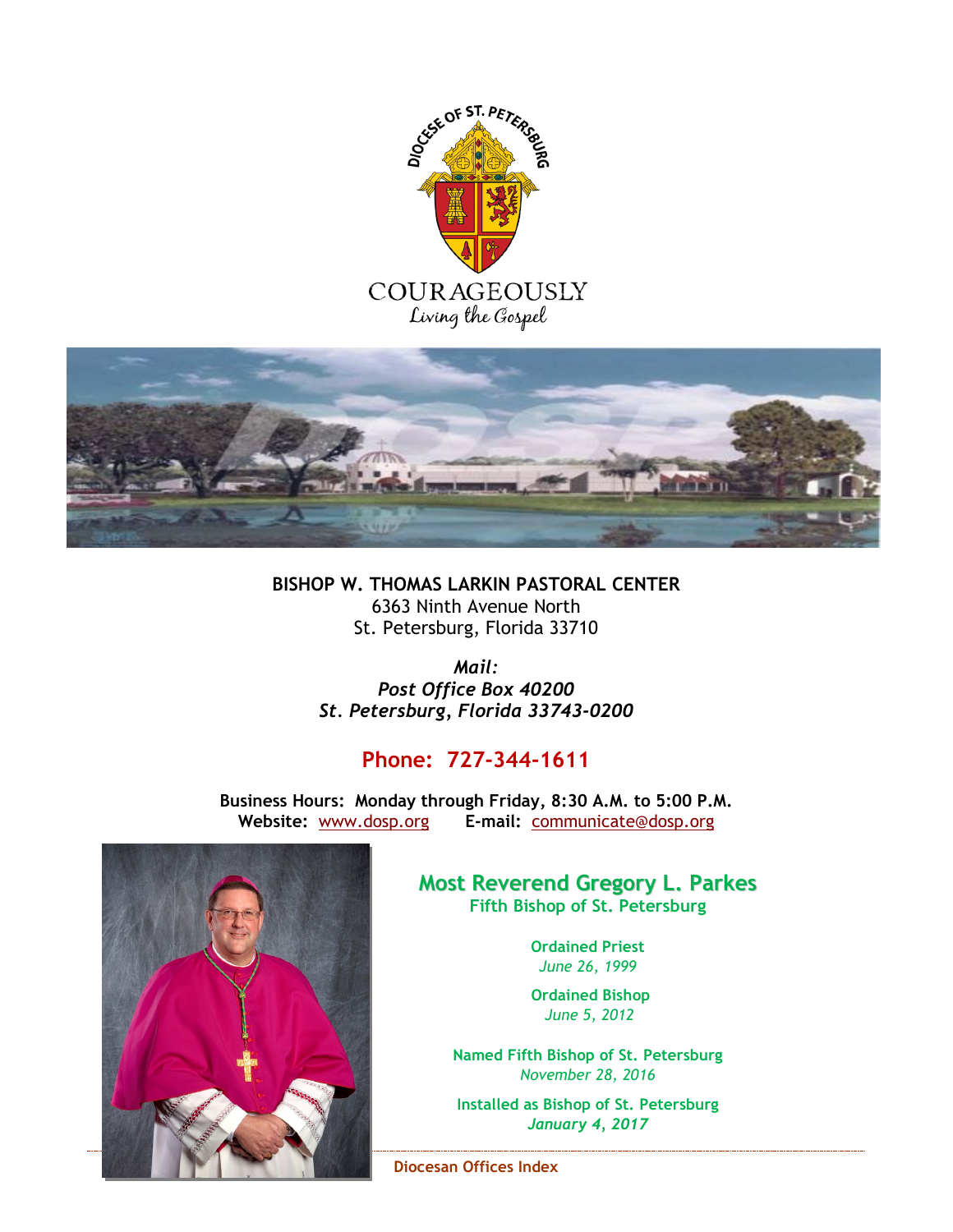

# **Diocesan Offices Index**

# *(Quick Reference on page 13)*

| Administration, Chancellor for 7                  |
|---------------------------------------------------|
|                                                   |
| Apostleship of the Sea  11                        |
|                                                   |
|                                                   |
|                                                   |
|                                                   |
|                                                   |
|                                                   |
| Calvary Catholic Cemetery7                        |
| Campaign Processing Office 9                      |
|                                                   |
|                                                   |
|                                                   |
| Catholic Schools and Centers 7                    |
|                                                   |
| Chancellor for Canonical Affairs3                 |
| Charismatic Renewal (English/Spanish)  11         |
| Communications, Office of 7                       |
|                                                   |
|                                                   |
| Cursillo (English/Spanish)  11                    |
|                                                   |
|                                                   |
|                                                   |
|                                                   |
| Diocesan Radio WBVM Spirit FM 7                   |
|                                                   |
| Ecumenical & Interreligious Affairs 11            |
| Evangelization, Formation, Youth & Family Life  8 |
|                                                   |
| Finance and Accounting Office  10                 |
|                                                   |
|                                                   |
|                                                   |
| Information Technology and Security 8             |
| Insurance and Risk Management 10                  |
|                                                   |
| Internal Services Administration (ISA)  8         |
|                                                   |
| Lay Pastoral Ministry Institute (LPMI) 8          |
|                                                   |
|                                                   |
| Marriage & Family Life  8                         |
|                                                   |

<span id="page-1-0"></span>

| Moderator of the Curia3          |
|----------------------------------|
| Our Lady of Good Counsel Camp11  |
|                                  |
|                                  |
| Radio Station, WBVM Spirit FM  7 |
|                                  |
|                                  |
|                                  |
|                                  |
|                                  |
| Stewardship and Development  9   |
|                                  |
|                                  |
|                                  |
|                                  |
|                                  |
|                                  |
|                                  |
| Youth and Young Adult Ministry 8 |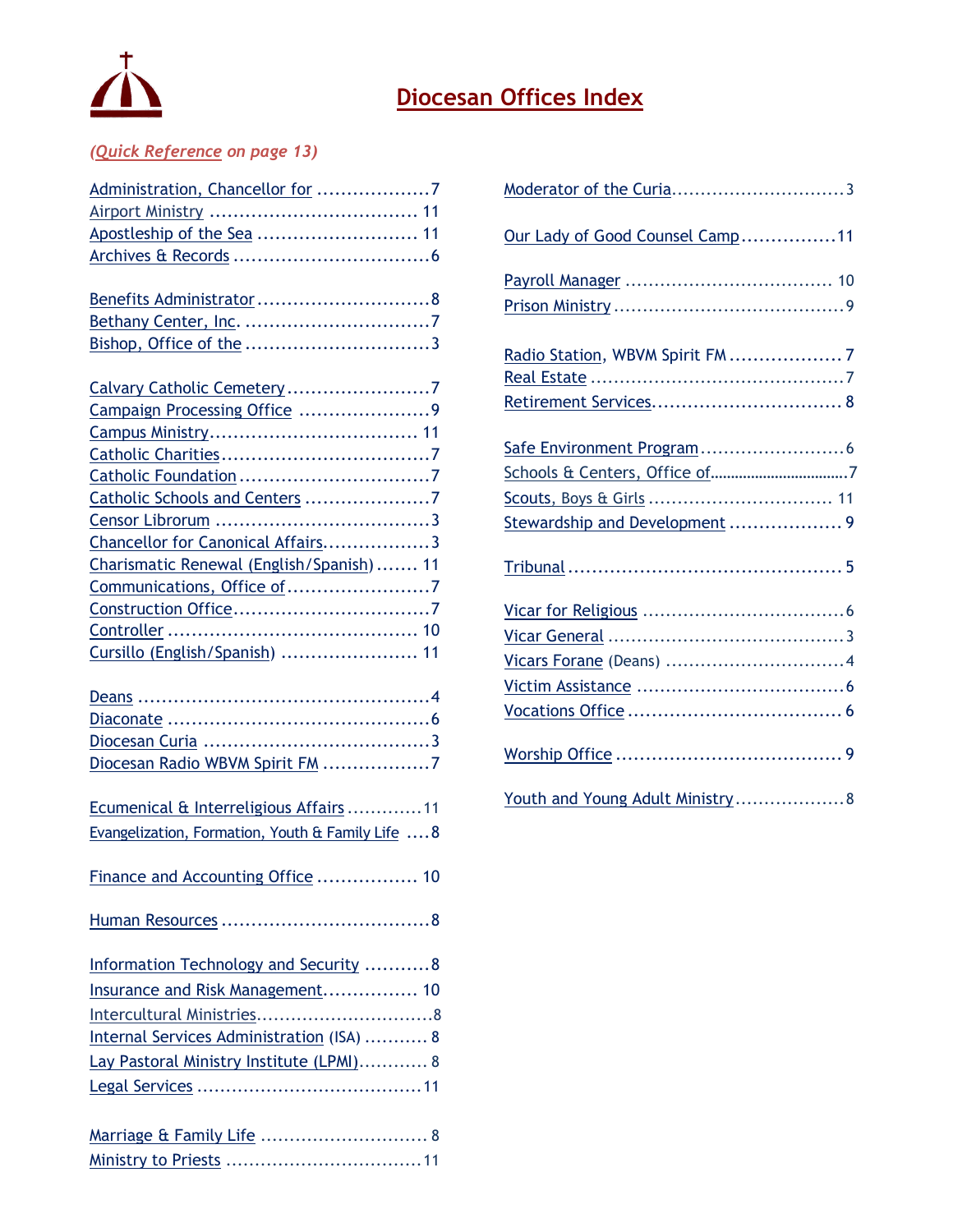

# <span id="page-2-0"></span>**[OFFICE OF THE BISHOP](https://www.dosp.org/bishop/)**

6363 Ninth Avenue North St. Petersburg, Florida 33710

*Mail: Post Office Box 40200 St. Petersburg, Florida 33743-0200*

> **Phone: 727-341-6830 Fax: 727-345-3086**

**Most Revered Gregory L. Parkes** Bishop

**Most Reverend Robert N. Lynch** Bishop Emeritus

> **Kelly Bui** Executive Secretary

# <span id="page-2-3"></span>**DIOCESAN CURIA**

<span id="page-2-4"></span>The Diocesan Curia consists of those persons and institutions that assist the bishop in exercising his executive and juridical powers:

## <span id="page-2-5"></span>**VICAR GENERAL [& MODERATOR OF THE CURIA](https://www.dosp.org/moderator-of-the-curia/) CHANCELLOR FOR ADMINISTRATION and**

**Rev. Msgr. Robert F. Morris, V.G.** 

**Lucia Guyer Lucia Guyer**

## <span id="page-2-2"></span>**[CHANCELLOR](https://www.dosp.org/chancellor/) FOR CANONICAL AFFAIRS**

**Deacon Rick Wells, JCL Chancellor** 

**María T. González Secretary** 

**Lisa Mobley** Associate Director of Archives and Records

# **CHIEF OPERATING OFFICER**

 **Dr. Lois Locey, D. Min.**

**Executive Secretary** 

#### **OFFICE OF [COMMUNICATIONS](https://www.dosp.org/communications/) Mrs. Teresa Peterson**

**Lucia Guyer** Executive Secretary

<span id="page-2-1"></span>**[CENSOR LIBRORUM](https://www.dosp.org/censor-librorum/) Very Reverend Joseph L. Waters, J.C.L., J.V.**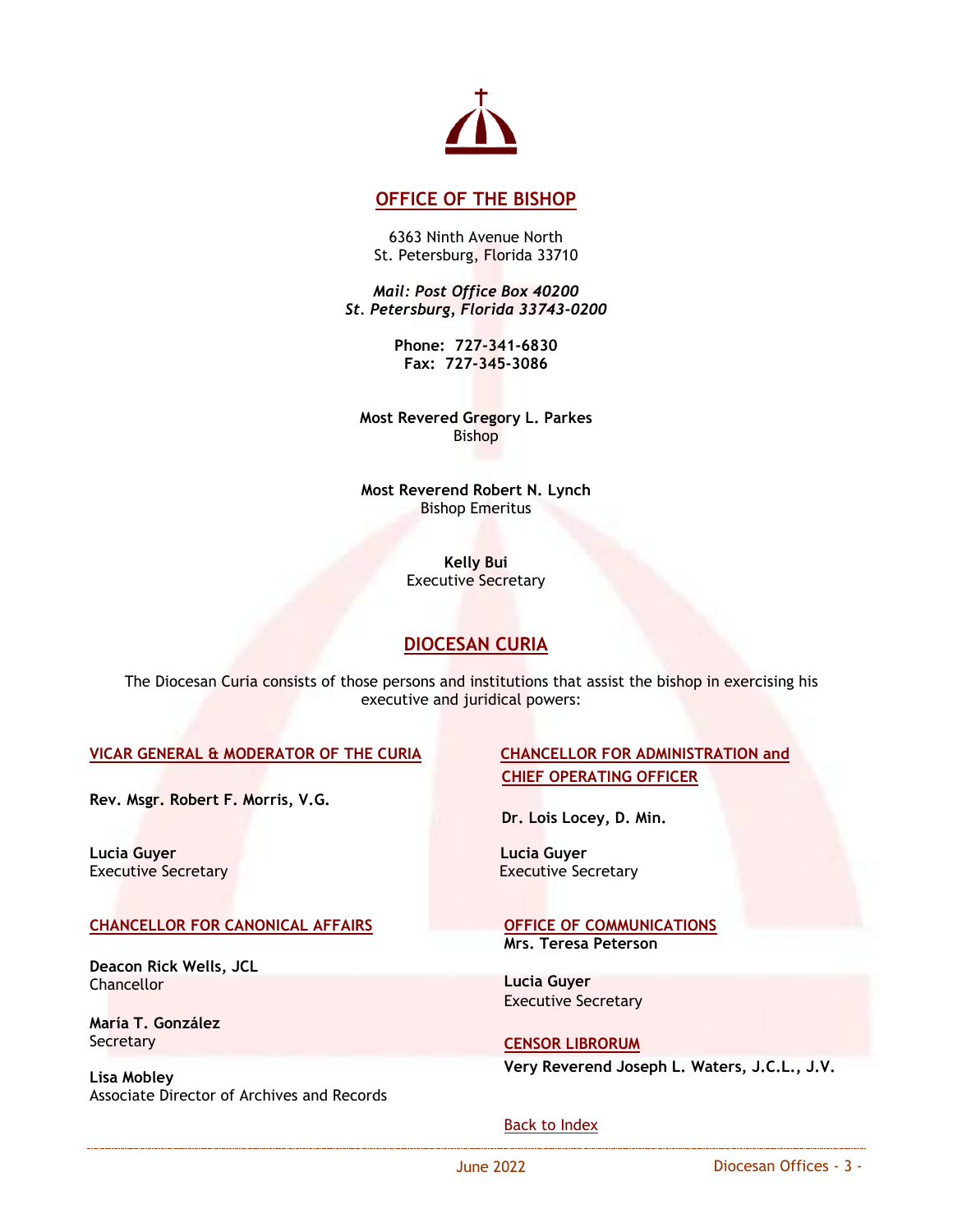# **[DEANERIES](http://www.dosp.org/chancellor/directory/deaneries/)**

Our Diocese consists of nine deaneries: Northern, West Central, East Central, North Central, Central, South Central, Southwest, Southern, and Southeast.

<span id="page-3-1"></span><span id="page-3-0"></span>VICARS FORANE (Deans)

Represents the bishop in each deanery in promoting the spiritual and material welfare of the clergy; promotes the proper celebration of the liturgy and the sacraments; promotes the temporal welfare of each parish's property; and convenes meetings of the local clergy.

**Northern Deanery Very Rev. James B. Johnson, VF** St. Scholastica, Lecanto Phone: 352-746-9422

**West Central Deanery Very Rev. James Ruhlin, VF** St. Michael the Archangel, Hudson Phone: 727-868-5276

**East Central Deanery Very Rev. Krzysztof Gazdowicz, VF** Sacred Heart, Dade City Phone: 352-588-3641

**North Central Deanery Very Rev. Michael R. Smith, VF** Corpus Christi, Temple Terrace Phone: 813-988-1593

**Central Deanery Very Rev. Leonard Piotrowski, VF** Espiritu Santo, Safety Harbor Phone: 727-726-8477

**South Central Deanery Very Rev. Leonard Plazewski, VF** Christ the King, Tampa Phone: 813-876-5841

**Southwest Deanery Very Rev. Emery N. Longanga, PhD, VF** Holy Cross, St. Petersburg Phone: 727-546-3315

**Southern Deanery Very Rev. Arthur J. Proulx, VF** Cathedral of St. Jude the Apostle, St. Petersburg Phone: 727-347-9702

**Southeast Deanery Very Rev. John F. McEvoy, VF** St. Anne, Ruskin Phone: 813-645-1714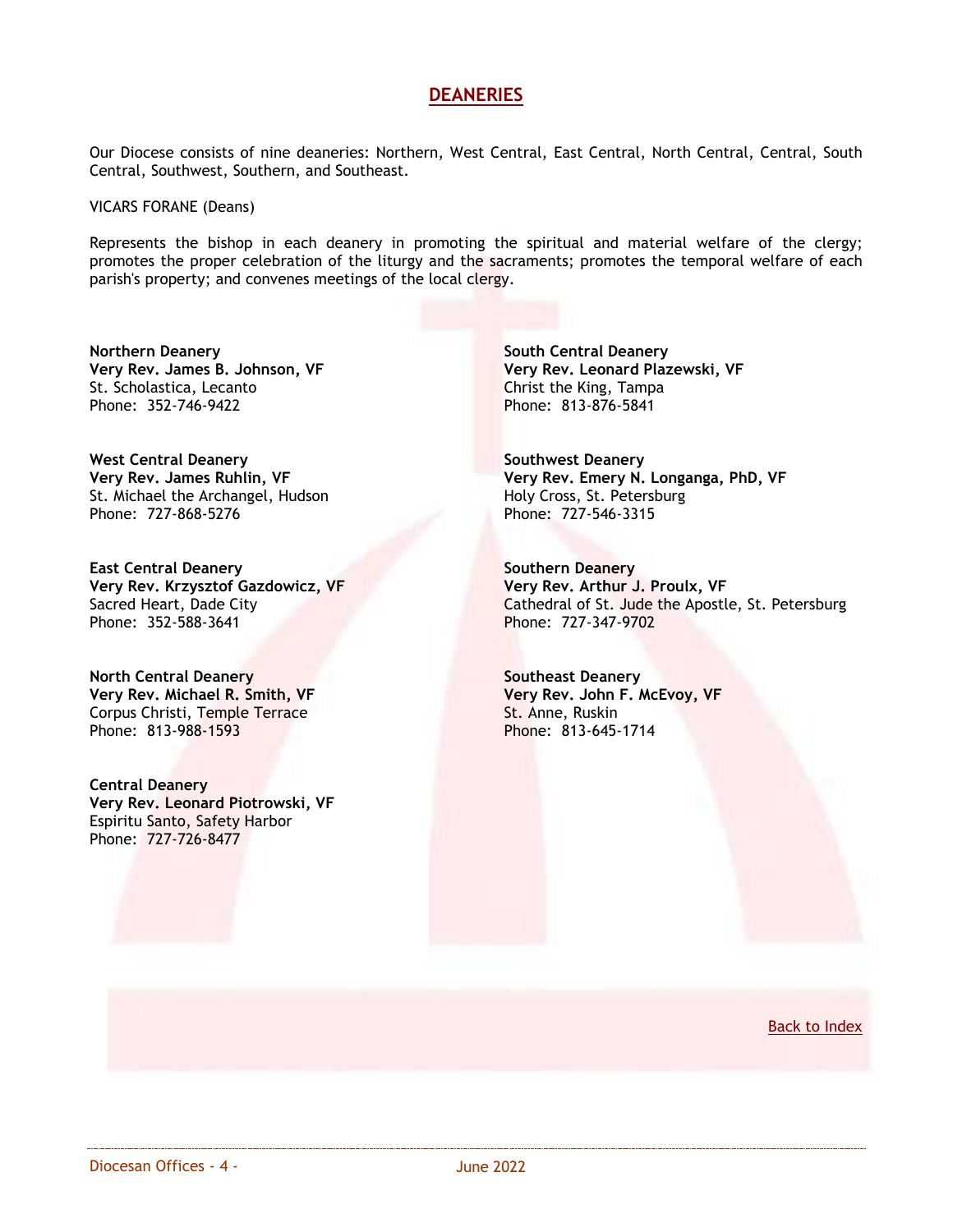# <span id="page-4-0"></span>**[TRIBUNAL](http://www.dosp.org/tribunal/)**

Processes annulments and dissolution of marriage; grants dispensations and permissions for marriage; affixes *"visum"* to testimony taken for another diocese. Also handles all responsibilities for estates and trusts.

> **Physical: 6363 9th Ave North, St. Petersburg, FL 33710 Mail: PO Box 40200, St. Petersburg, FL 33743**

**Phone: 727-341-6858 Fax: 727-374-0206** E-Mail: [tribunal@dosp.org](mailto:tribunal@dosp.org) **Estates and Trusts:** [davideridenour@dosp.org](mailto:davideridenour@dosp.org)

**Business Hours: Monday-Friday - 8:30 AM - 5:00 PM**

**Very Rev. Joseph L. Waters, JCL** Judicial Vicar

**David Ridenour, JD, JCL** Coordinator of Tribunal Services

**Rev. Msgr. Ronald B. Aubin, JCL Deacon Rick Wells, JCL** Promoters of Justice

**Rev. Msgr. Ronald B. Aubin, JCL Rev. William J. Swengros, JCD Rev. Msgr. Dacian Dee, JCD (Emeritus)** Defenders of the Bond

**Very Rev. Joseph L. Waters, JCL, JD Rev. Msgr. Robert C. Gibbons, JCL Rev. C. Timothy Corcoran, JD Rev. Frank Lubowa, JCL** Judges

**Reverend Alex T. Padilla** Auditor and Assessor

**Mary Sue Oliver Kim Pacana** Ecclesiastical Notaries

**David E. Ridenour, JD, JCL Kim Pacana**  Estates & Trusts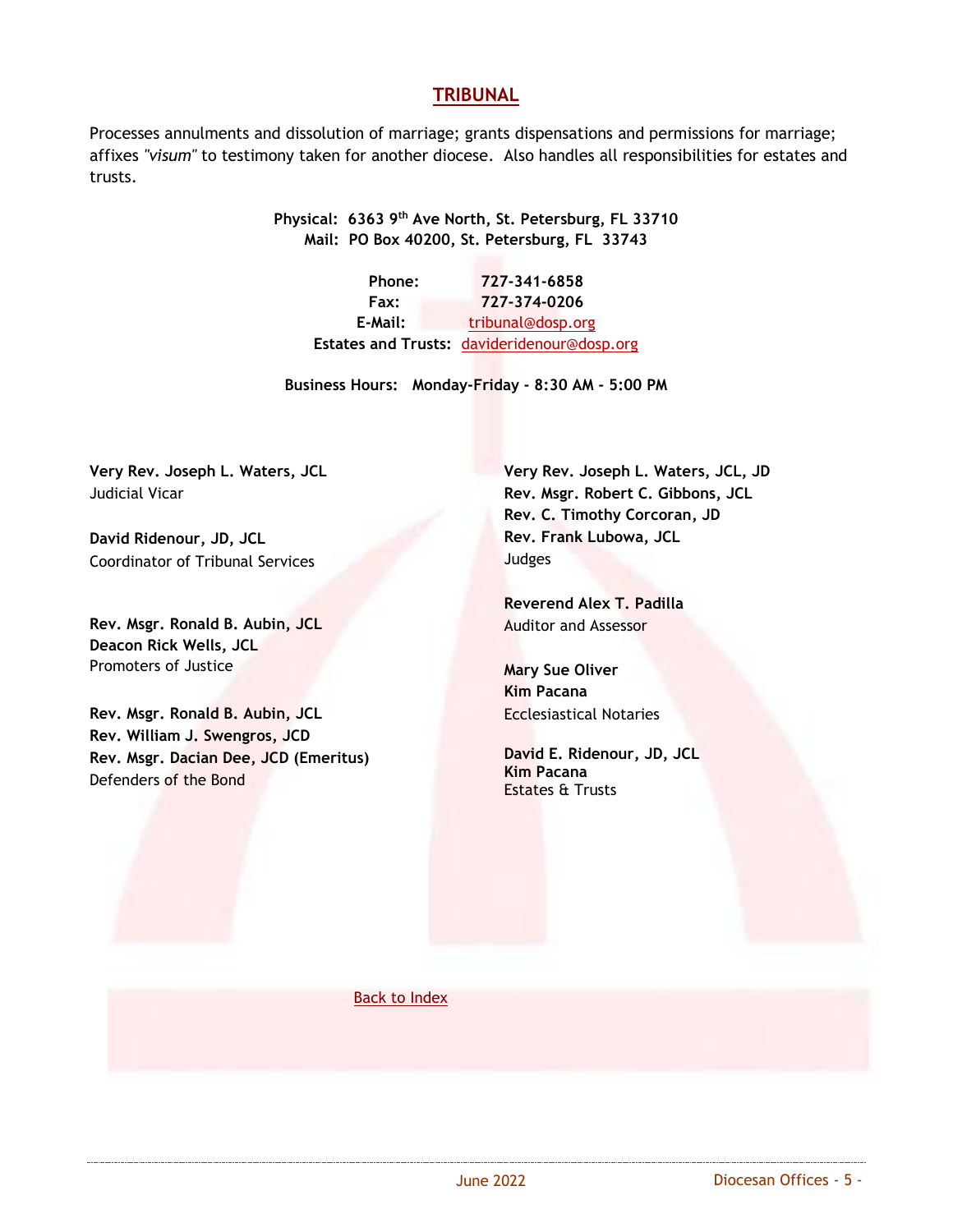# **The VICAR GENERAL, MSGR. ROBERT F. MORRIS, oversees:**

#### <span id="page-5-0"></span>**[DIACONATE OFFICE](http://www.dosp.org/diaconate/)**

Phone: 727-341-6826 Fax: 727-374-0208 [diaconate@dosp.org](mailto:diaconate@dosp.org)

**Deacon James Grevenites** Director of Diacónate Personnel

**Rev. John B. Lipscomb** Director of Diaconate Formation

**Sue Huertas** Administrative Coordinator [smh@dosp.org](mailto:smh@dosp.org)

**TRIBUNAL** Phone: 727-341-6858 Fax: 727-374-0206 [tribunal@dosp.org](mailto:tribunal@dosp.org)

**The Very Rev. Joseph L. Waters, JCL** Judicial Vicar and Censor *Librorum*

**David Ridenour, JCL, JD** Coordinator of Tribunal Services [davideridenour@dosp.org](mailto:davideridenour@dosp.org)

**Mary Sue Oliver** Ecclesiastical Notary

**Kim Pacana** Ecclesiastical Notary

#### **[VOCATIONS OFFICE](https://www.dosp.org/vocations/)**

Phone: 727-345-3452 Fax: 727-374-0208 Email: [spvocation@dosp.org](mailto:spvocation@dosp.org)

**Rev. Steven "Chuck" Dornquast Director** 

**Jasmine Pujol** Administrative Assistant

# **Chancellor for Canonical Affairs, Deacon Rick Wells, JCL oversees:**

# **[ARCHIVES & RECORDS MANAGEMENT](http://www.dosp.org/chancellor/office-of-archives-and-records/)**

Phone: 727-344-1611 Fax: 727-347-6508

**Lisa Mobley** Associate Director of Archives & Records

**PROPAGATION OF THE FAITH** Phone: 727-341-6832

**Deacon Rick Wells, JCL Chancellor** 

## **[VICAR FOR RELIGIOUS OFFICE](http://www.dosp.org/religious/)**

Phone: 727-341-6837 Fax: 727-374-0207

**Sr. Marlene Weidenborner, OSF** Vicar for Religious

#### <span id="page-5-1"></span>**SAFE ENVIRONMENT PROGRAM**

Phone: 727-344-1611 Fax (secured): 727-343-7729

**Michael J. Craig, Jr.** Director

**Kimberly Sbarra** Administrative Assistant (PT)

**John Lambert, LCSW** Victim Assistance Minister Florida Toll Free Number: 1-866-407-4505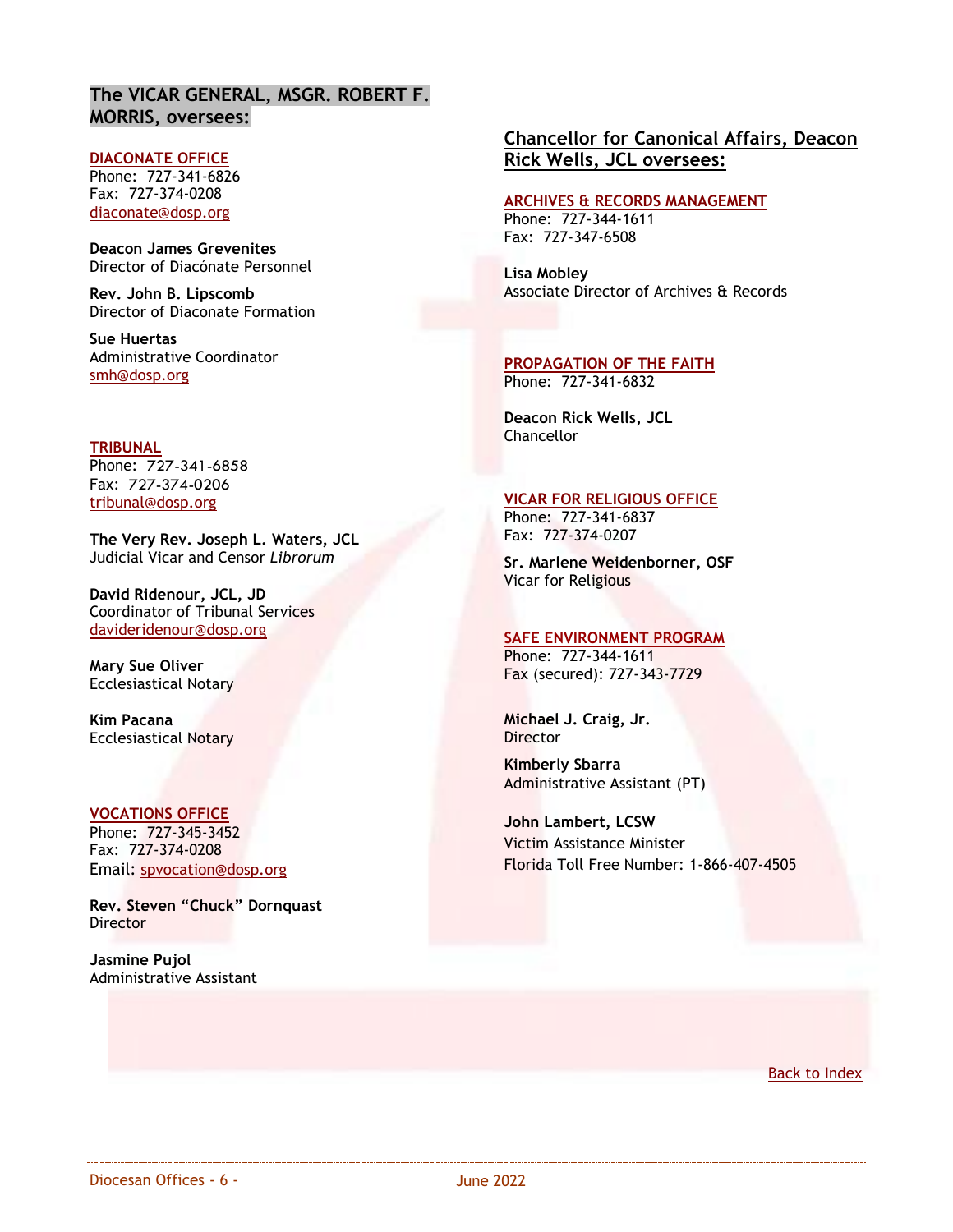# **The Chancellor for Administration and Chief Operating Officer Dr. Lois Locey, D. Min. oversees:**

#### <span id="page-6-0"></span>**[BETHANY CENTER](http://www.bethanycenterfl.org/)**

18150 Bethany Center Drive Lutz, FL 33558 Phone: 813-960-6300 Fax: 813-960-6303

**Danielle DeBrino** Executive Director

#### <span id="page-6-1"></span>**[CALVARY CATHOLIC CEMETERY MISERERE GUILD](http://www.calvarycemetery.net/)**

5233 118<sup>th</sup> Ave. N. Clearwater, Florida 33760 Phone: 727-572-4355 Fax: 727-592-9241

**Terry Young** Director of Cemeteries

### <span id="page-6-2"></span>**[CATHOLIC CHARITIES](http://ccdosp.org/)**

6363 9th Ave N. St. Petersburg, FL 33710 Phone: 727-893-1313 Fax: 727-550-4200

**Margaret Rogers** Executive Director

## <span id="page-6-3"></span>**[CATHOLIC FOUNDATION](https://catholicfoundation.org/)**

Phone: 727-344-1611 Fax: 727-374-0208

**Meegan Wright** Executive Director

**TBA** Director of Major Gifts

**Michelle Mesiano**  Program Coordinator

#### **[CATHOLIC SCHOOLS AND CENTERS, OFFICE OF](https://www.dosp.org/schools-office/)**

Phone: 727-347-5539 Fax:727-341-6848 E-mail: [ocsc@dosp.org](mailto:ocsc@dosp.org)

**Chris Pastura** Superintendent

**Dr. Ann Davis** Associate Superintendent

**Dr. Mark Majeski** Associate Superintendent

**Toni Johnston** Administrative Assistant

**Lori Russell** Administrative Assistant

### <span id="page-6-4"></span>**[COMMUNICATIONS](http://www.dosp.org/communications/) OFFICE**

Phone: 727-344-1611 Fax: 727-345-3086

**Teresa Peterson**  Executive Director [tpl@dosp.org](mailto:tpl@dosp.org)

**Lucia Guyer** Administrative Assistant

**Katie Camario** Digital Communications Manager [kcamario@dosp.org](mailto:kcamario@dosp.org)

### <span id="page-6-6"></span> **DIOCESAN RADIO – [SPIRIT FM](http://www.spiritfm905.com/) WBVM 90.5**

<span id="page-6-7"></span> 717 South Dale Mabry Highway Tampa, Florida 33609 Phone: 813-289-8040 800-223-9286 Fax: 813-282-3580

 **John Morris** Station Manager [jmorris@spiritfm905.com](mailto:jmorris@spiritfm905.com)

## <span id="page-6-5"></span>**[CONSTRUCTION OFFICE](http://www.dosp.org/construction/)**

Phone: 727-344-1611 Fax: 727-347-6414

**Hung Pham** Executive Director

**Robert Hutchinson** Real Estate Manager

## **CONSULTIVE AND GOVERNANCE STRUCTURES**

**Synod on Synodality (2023 Vatican Synod)**

Phone: 727-317-4559 Fax:727-345-3086 E-mail: [llocey@dosp.org](mailto:llocey@dosp.org)

**Dr. Lois Locey, D. Min.** Chancellor for Administration and COO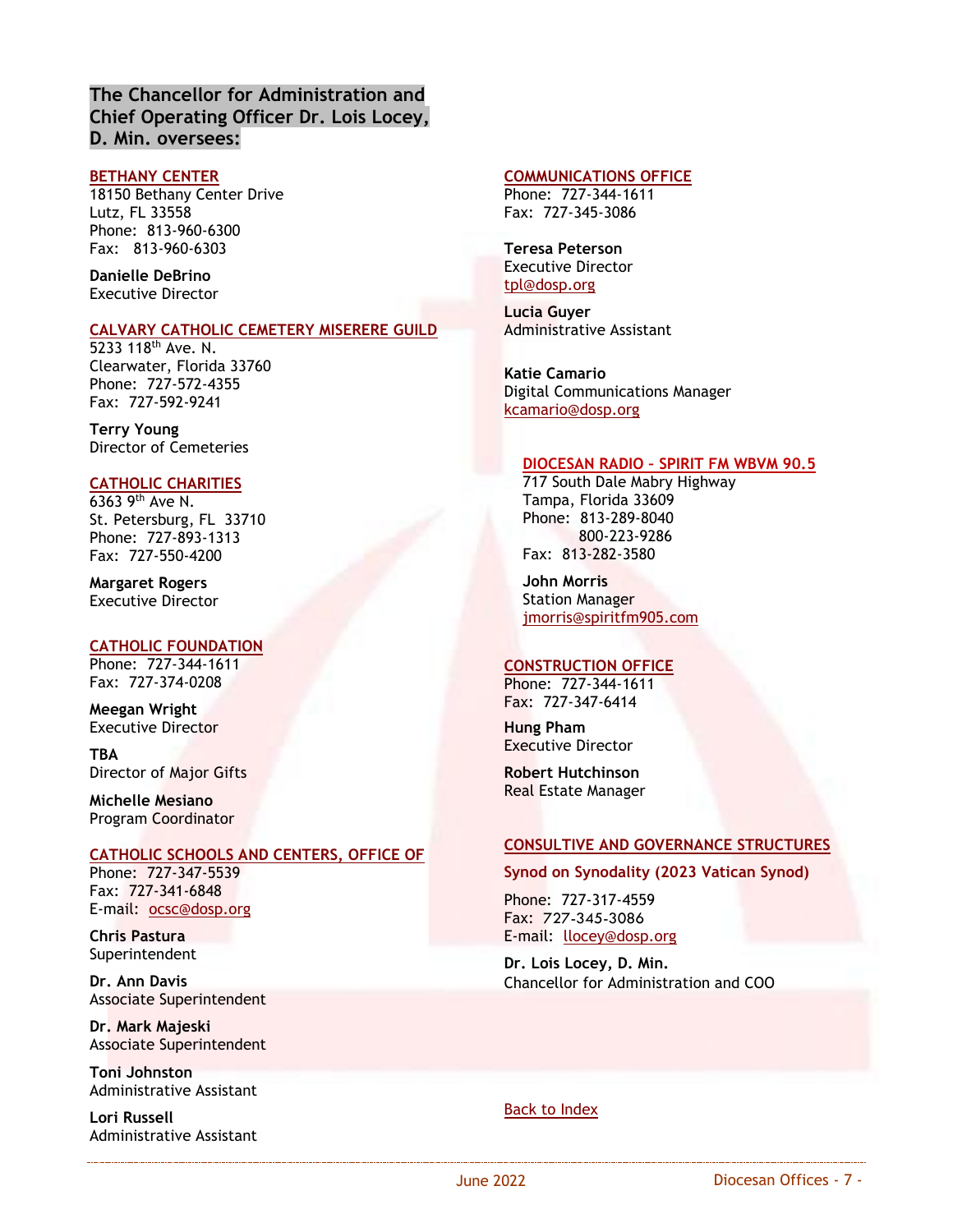#### <span id="page-7-0"></span>**[EVANGELIZATION, FORMATION, YOUTH & FAMILY LIFE](http://www.dosp.org/evangelization/)**

Phone: 727-344-1611 Fax: 727-374-0209

**Brian Lemoi Executive Director** [bal@dosp.org](mailto:bal@dosp.org)

**Heidi Varley** Administrative Assistant [hlv@dosp.org](mailto:hlv@dosp.org)

**[Lay Pastoral Ministry Institute](https://www.dosp.org/lpmi/) (LPMI)** Phone: 727-344-1611

**Dale Brown Director** [dpb@dosp.org](mailto:dpb@dosp.org)

**Leona Peszka** Program Assistant [lrp@dosp.org](mailto:raa@dosp.org)

<span id="page-7-2"></span>**[Marriage & Family Life](https://www.dosp.org/marriage-and-family/)** Phone: 727-344-1611

**Diane Kledzik Director** [dmk@dosp.org](mailto:dmk@dosp.org)

**Debbie Alexander** Associate Director for Marriage Preparation [deb@dosp.org](mailto:deb@dosp.org)

**[Youth & Young Adult Ministry](https://www.dosp.org/young-church/)** Phone: 727-344-1611

**Ryan M. Phelan Director** 

**Melissa Mulson** Associate Regional Director

**Heidi Varley** Administrative Assistant [hlv@dosp.org](mailto:hlv@dosp.org)

**Intercultural Ministry** Phone: 727-344-1611

**Carlos Flores**  Director for Intercultural Ministries

**Mercedes Cedeño** Administrative Assistant

#### **[HUMAN RESOURCES](http://www.dosp.org/humanresources/)**

Phone: 727-344-1611 Fax: 727-343-7729

**Claudia Shoro Executive Director**

**Valerie Gervais** Administrative Assistant [vg@dosp.org](mailto:vg@dosp.org)

**Faith Eschenfelder** Benefits Administrator/Notary [fje@dosp.org](mailto:fje@dosp.org)

<span id="page-7-1"></span>**Valerie Burns** Coordinator Retirement Office Phone: 727-374-0222 [vcb@dosp.org](mailto:vcb@dosp.org)

### **INFORMATION, TECHNOLOGY & SECURITY (ITS)**

Phone: 727-341-6845 Fax: 727-374-0207

**Kenneth (Ken) Girkin** Director

**Ray N. Miller** Enterprise Information Analyst

## **[INTERNAL SERVICES ADMINISTRATION](https://www.dosp.org/internal-services-administration/)**

Phone: 727-344-1611 Fax: 727-345-2143

<span id="page-7-3"></span>**Angela Peterson Director** [ap@dosp.org](mailto:ap@dosp.org)

**Andrew Ong** Maintenance/Mailroom Assistant

**Laurie Fleming** Hospitality and Support

**Al Bemis** Maintenance Technician (PT)

**Peggy Milam** Receptionist AM

**Nancy Flanigan** Receptionist PM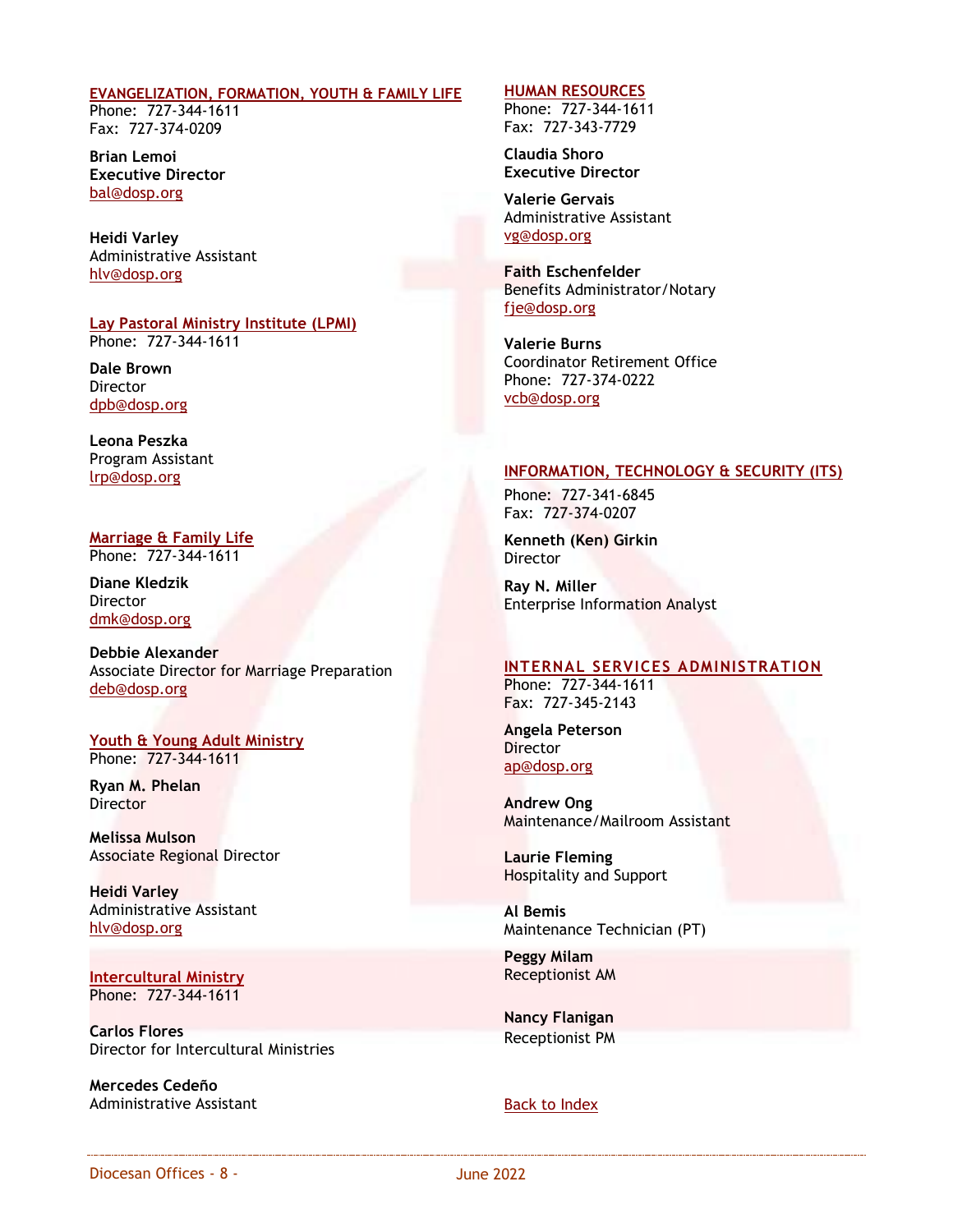### **[STEWARDSHIP AND DEVELOPMENT](http://www.dosp.org/stewardship/)**

Phone: 727-344-1611 Fax: 727-374-0208

**Meegan Wright Executive Director** [mlw@dosp.org](mailto:mlw@dosp.org)

**Campaign Processing Office** Phone: 727-341-1611

**Kathleen King**  Processing Specialist, Stocks and Securities

**Michelle Mesiano** Program Coordinator

**Marie Burkett** Processing Specialist

**TBD** Processing Specialist

<span id="page-8-0"></span>**[PRISON MINISTRY](https://www.dosp.org/prison/)** Phone: 727-344-1611

E-mail: [prisonmn@dosp.org](mailto:prisonmn@dosp.org)

# <span id="page-8-1"></span>**[WORSHIP OFFICE](http://www.dosp.org/worship/)**

**Douglas Reatini** Director

Phone: 727-341-6828 Fax: 727-374-0208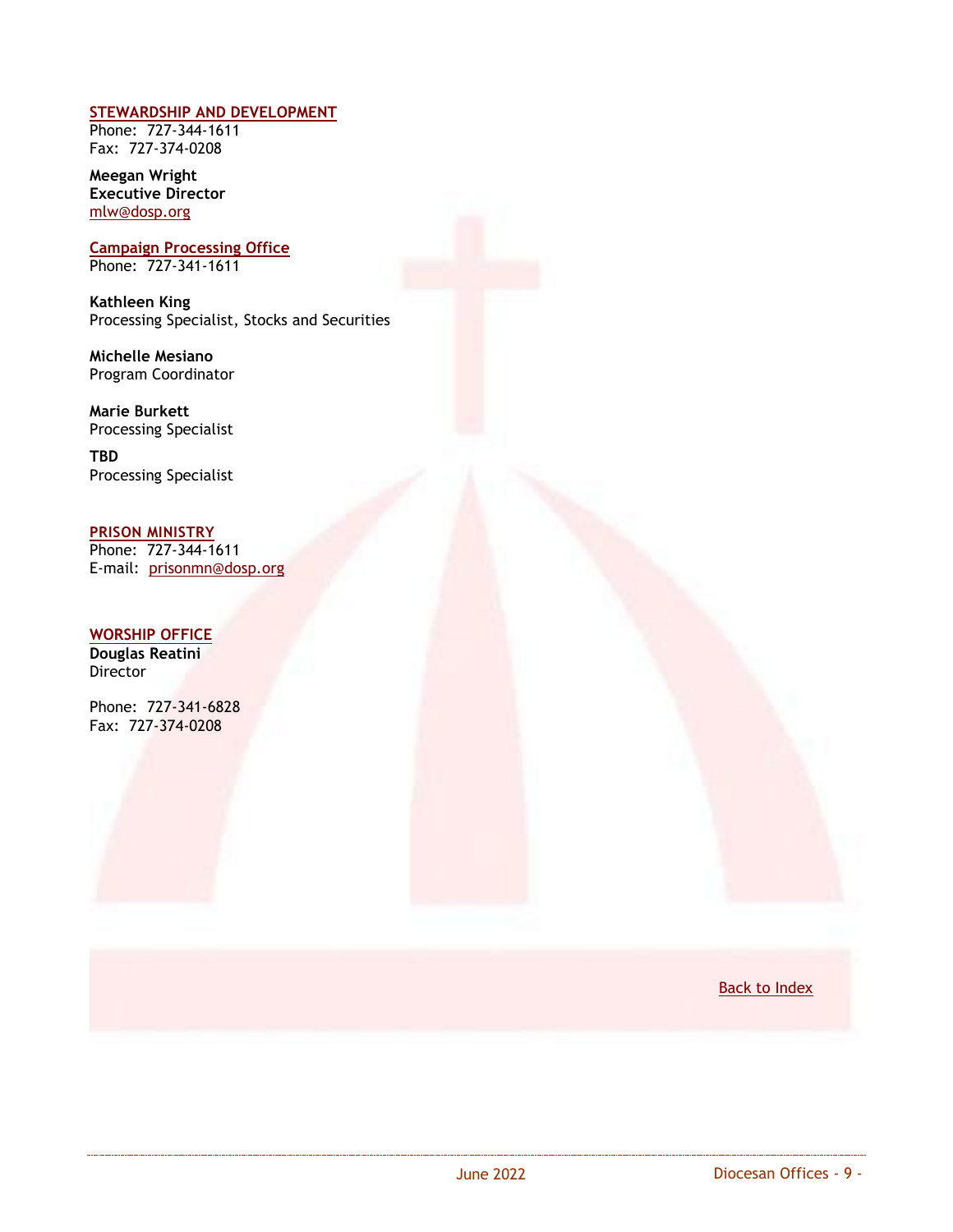# **Diocesan Finance Officer, John Dey, CPA**

# **Oversees:**

### <span id="page-9-0"></span>**[FINANCE](http://www.dosp.org/finance/) & ACCOUNTING**

Phone: 727-344-1611 Fax: 727-347-6508

**John Dey, CPA, Diocesan Finance Officer**

**Valerie Gervais** Administrative Assistant **[vg@dosp.org](mailto:vg@dosp.org)**

**Controller Aaron Daniels, CPA**

### **Accounting**

**Colana Mathis** Senior Accountant

**Janice Van der Henst** Accounts Receivable Specialist

**Joseph Bonczek** Accounting Associate

**Terri Wiles** Accounting Associate

# <span id="page-9-2"></span>**Parish and School Accounting**

**Tom Heironimus** Director

**Nicole Bubolz** Accounting Manager

**Karla Jackson** Administrative Assistant/Bookkeeper

**Financial Systems Administration Margi Becker** Manager

#### <span id="page-9-1"></span>**[Insurance and Risk Management](http://www.dosp.org/insurance/)**

Phone: 727-347-0222 Fax: 727-374-0214

**Valerie Burns** Program Coordinator [vcb@dosp.org](mailto:vcb@dosp.org)

#### **Payroll**

**Tammie Laurito** Manager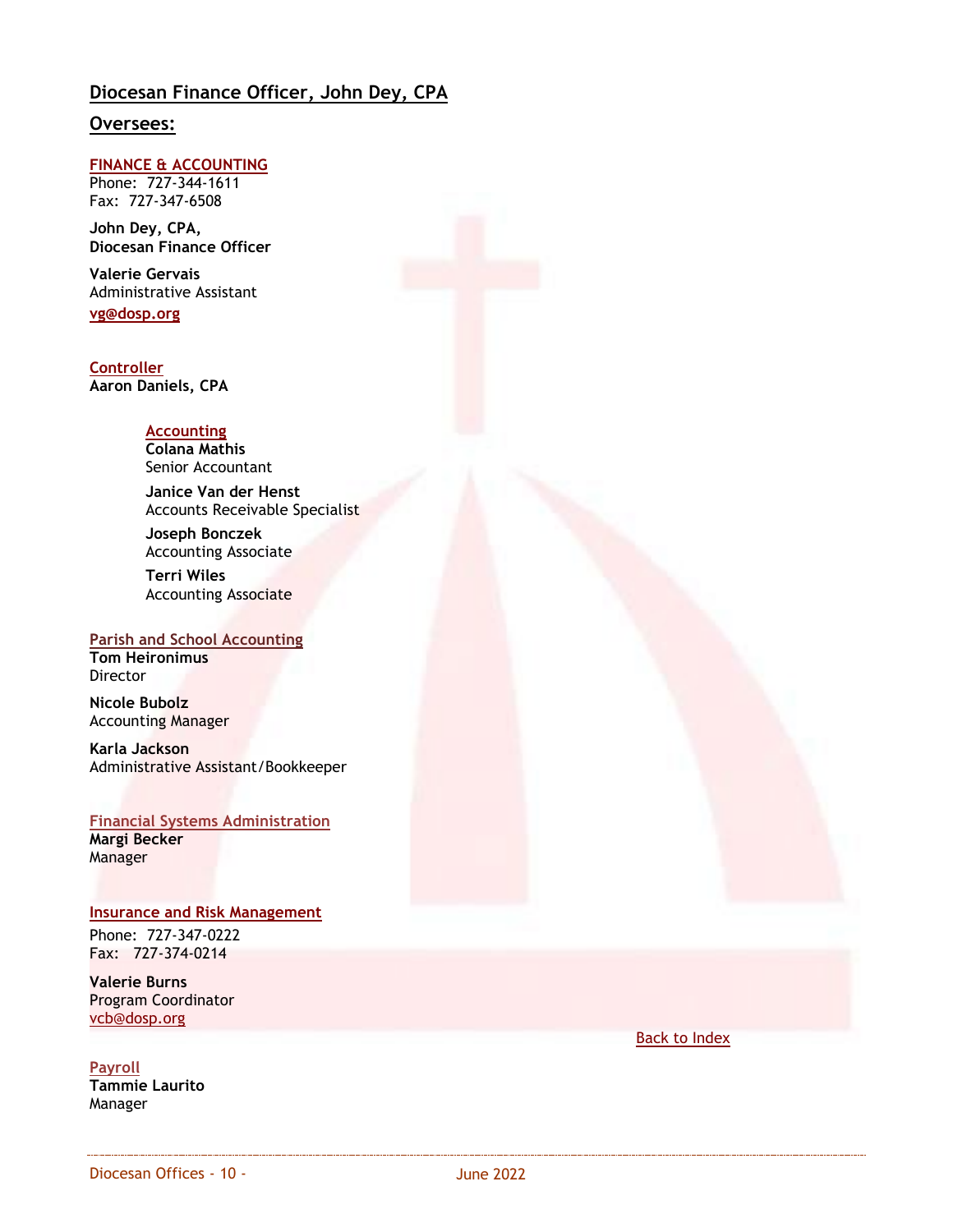## **MINISTRIES WITHIN THE DIOCESE**

**AIRPORT MINISTRY Tampa International Deacon Joe Krzanowski** Email: **[jjkrz@msn.com](mailto:jjkrz@msn.com)**

<span id="page-10-1"></span>**APOSTLESHIP OF THE SEA Port of Tampa Deacon Kevin Dwyer** Email: [kdwyer50@aol.com](mailto:kdwyer50@aol.com)

#### <span id="page-10-0"></span>**CAMPUS MINISTRY**

**[USF Catholic Student Center](https://catholicusf.org/)** 13005 North 50th Street Temple Terrace, Florida 33617 Phone: 813-988-3727

**Rev. Kyle Bell Director** Email: frkyle@catholicusf.org

**[Eckerd College](https://www.eckerd.edu/csl/campus-ministries/)**  4200 54th Avenue South St. Petersburg, FL Phone: 727-864-8470

**Rev. Stephan Brown, S.V.D. Chaplain** Email: [brownst@eckerd.edu](mailto:brownst@eckerd.edu)

#### <span id="page-10-2"></span>**CHARISMATIC RENEWAL**

**Spanish Winston Antonio Guevara, Comisión Carismática** Phone: 336-512-1729

## <span id="page-10-3"></span>**CURSILLO**

**English Deacon David G. Lesieur Spiritual Advisor** St. Mary Parish, Tampa Phone: 813-961-1061

**Tom Doyle Lay Director** St. Stephen Parish, Valrico Phone: 813-689-4900 Email: [tom@ststephencatholic.org](mailto:tom@ststephencatholic.org)

**Spanish Rev. Rafael Martos Spiritual Advisor** St. Clement Parish, Plant City Phone: 813-545-5374

**Fernando Guerrero Director Laico** Phone: 813-545-5374 Email: [fernyny@hotmail.com](mailto:fernyny@hotmail.com)

#### <span id="page-10-4"></span>**[ECUMENICAL AND INTERRELIGIOUS AFFAIRS](http://www.dosp.org/ecumenical/)**

**Rev. Robert J. Schneider Director** St. Cecelia Parish Phone: 727-447-3494 Email: [ecumenical@dosp.org](mailto:ecumenical@dosp.org)

**Deacon Jim Grevenites Assistant Director** Phone: 727-344-1611 Email: jjg@dosp.org

#### **[MINISTRY TO PRIESTS](https://www.dosp.org/ministry-to-priests/)**

**Rev. Msgr. Michael G. Muhr** Phone: 727-344-1611

**María T. González Secretary** 

#### <span id="page-10-5"></span>**[OUR LADY OF GOOD COUNSEL CAMP](http://goodcounselcamp.org/)**

4301 W. Homosassa Trail Lecanto, FL 34461 Phone: 352-270-8831 Fax: 352-746-2335

**Very Rev. James B. Johnson, V.F. Director** Email: [goodcounselcamp@aol.com](mailto:goodcounselcamp@aol.com)

**Andy Uzar Facility Manager** Phone: 352-726-2198

#### <span id="page-10-6"></span>**SCOUTS**

**Rev. Elixavier Castro Chaplain**  Tampa Catholic High School Ph. 813-870-0860

#### **[Boys](http://www.dosp.org/boyscouts/)**

**Catholic Committee on Scouting** PO Box 2319, Land O'Lakes, Florida 34639 Phone: 813-482-5117

**Phil Raymond Diocesan Chairperson** Email: [spscouting@catholicweb.com](mailto:spscouting@catholicweb.com) 

**[Girls](https://bit.ly/2MLxmoz) Gretchen Tarrou Diocesan Chairperson**

**Theresa Adams Diocesan Vice-Chairperson** Email: [Catholicscouting4girls@gmail.com](mailto:Catholicscouting4girls@gmail.com)